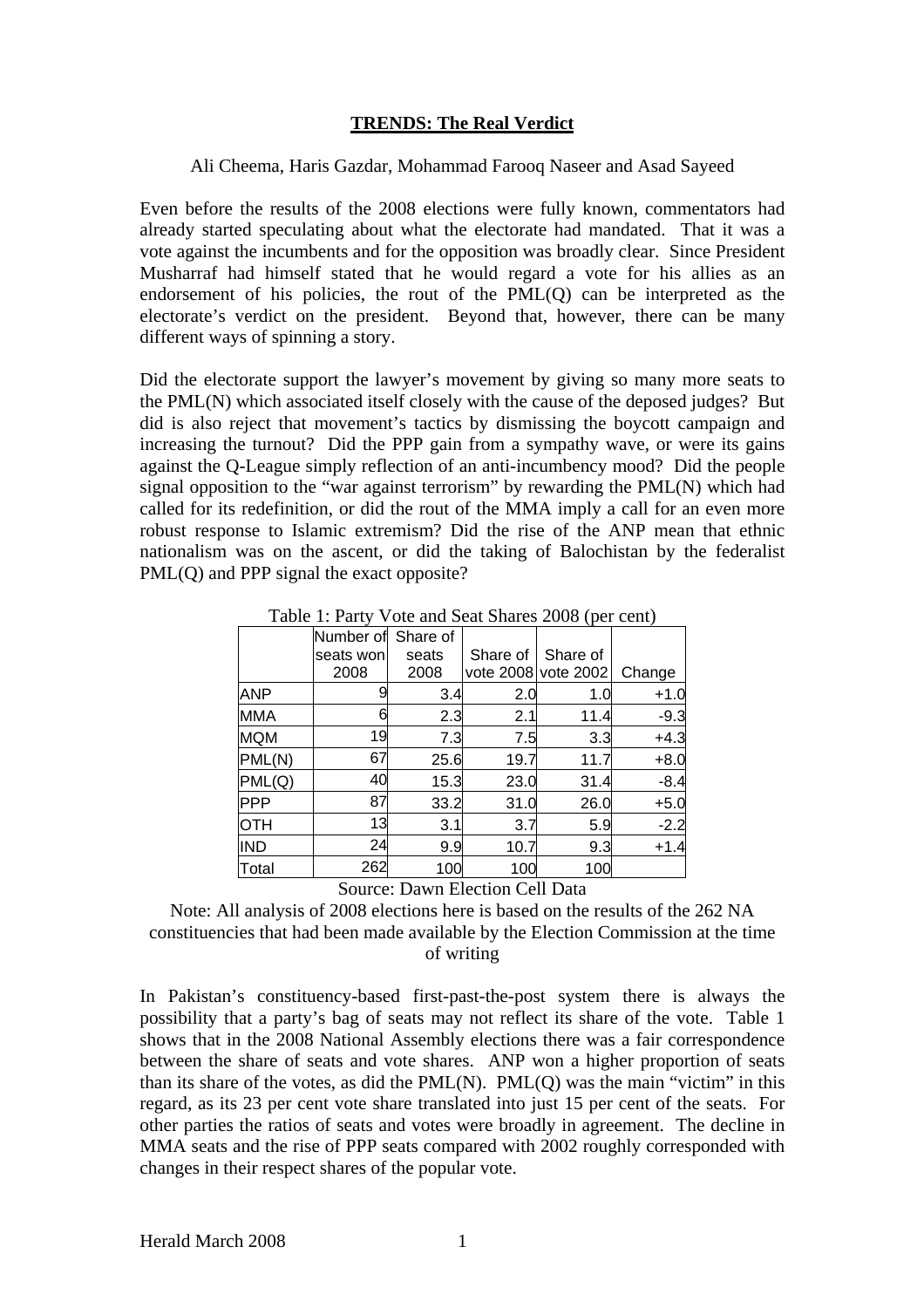But who gained from whom, and who lost to whom? Table 2 shows the position of the main parties in 2008 (columns) with respect to their positions in 2002 (rows). The table provides a graphic illustration of the changes between the two elections. Each column gives the number of seats that a party won in 2008, by the previous holder of the seat. For example, out of the PML(N)'s 67 seats in 2008, 5 were previously held by MMA, 11 by PML $(N)$  itself, 29 by PML $(Q)$ , 14 by PPP, 1 by others, and 7 by independents. In other words, PML(N) held on to 11 of its 2002 seats, and also took seats from MMA, PML(Q), PPP, other parties, and independents. Each row gives the number of seats held by a party in 2002, by the present holder of the seat. For example, of the MMA's 43 seats in the 2002 elections, 8 were captured by ANP, 5 were retained, 5 were taken by MQM, 5 by PML(N), 5 by PML(Q), 13 by PPP and 2 by independents.

The shaded diagonal in the table shows seats held by a party in 2002 that were retained in 2008. Out of the 262 seats for which results were known for 2008, 111 (or 42 per cent) were on the diagonal, or retained by the incumbent. This shows a remarkable level of seat turnover – 58 per cent of all seats changed hands between parties. Table 2 confirms that the MMA and PML(Q) were the main losers, but it also shows up patterns of change.

The main beneficiary of the MMA collapse was not any other right-of-centre party, but the left-of-centre PPP. The second largest beneficiary was also the left-of-centre ANP. MQM also gained from the MMA, and this too might be interpreted as a rejection of Islamic extremism. In all, "secular" parties took 26 seats away from the MMA, while the two Muslim Leagues (which might be considered right-of-centre) took 10 seats from the religious alliance.

The PML(Q) lost seats in roughly equal numbers to the PML(N) and the PPP. Interesting, it also gained 3 seats each from these two challengers. On balance it made a net loss of 51 seats – or more than half of its total 2002 strength -- to the other two parties. The PML(N) strong showing in 2008, however, was not only at the PML(Q)'s expense. It also took 14 seats previously held by the PPP, while conceding none to the latter. The pro-Nawaz Sharif wave, ascribed by some to the lawyer's movement in Punjab, clearly overwhelmed the PPP sympathy wave in these elections.

| <b>PAKISTAN</b>  | $\frac{1}{2}$ | NA Seats - Elections 2008 |         |    |        |            |    |               |       |       |
|------------------|---------------|---------------------------|---------|----|--------|------------|----|---------------|-------|-------|
|                  |               | <b>ANP</b>                | MMA MQM |    | PML(N) | PML(Q) PPP |    | <b>Others</b> | Indep | Total |
| <b>NA</b>        | <b>ANP</b>    |                           |         |    |        |            |    |               |       | O     |
|                  | <b>MMA</b>    | 8                         | 5       | 5  | 5      | 5          | 13 |               |       | 43    |
|                  | <b>MQM</b>    |                           |         | 13 |        |            |    |               |       | 13    |
| Seats            | PML(N)        |                           |         |    | 11     | 3          |    |               |       | 14    |
| Elections PML(Q) |               |                           |         |    | 29     | 25         | 28 | 3             | 8     | 93    |
| 2002             | <b>PPP</b>    |                           |         |    | 14     | 31         | 42 |               |       | 62    |
|                  | <b>Others</b> |                           |         |    |        |            | 2  |               |       | 13    |
|                  | Indep         |                           |         |    |        | 3          | 2  |               | 11    | 24    |
|                  | Total         | 9                         | 6       | 19 | 67     | 40         | 87 | 8             | 26    | 262   |

Table 2: Change in Party Seat Position, Pakistan

Source: Dawn Election Cell Data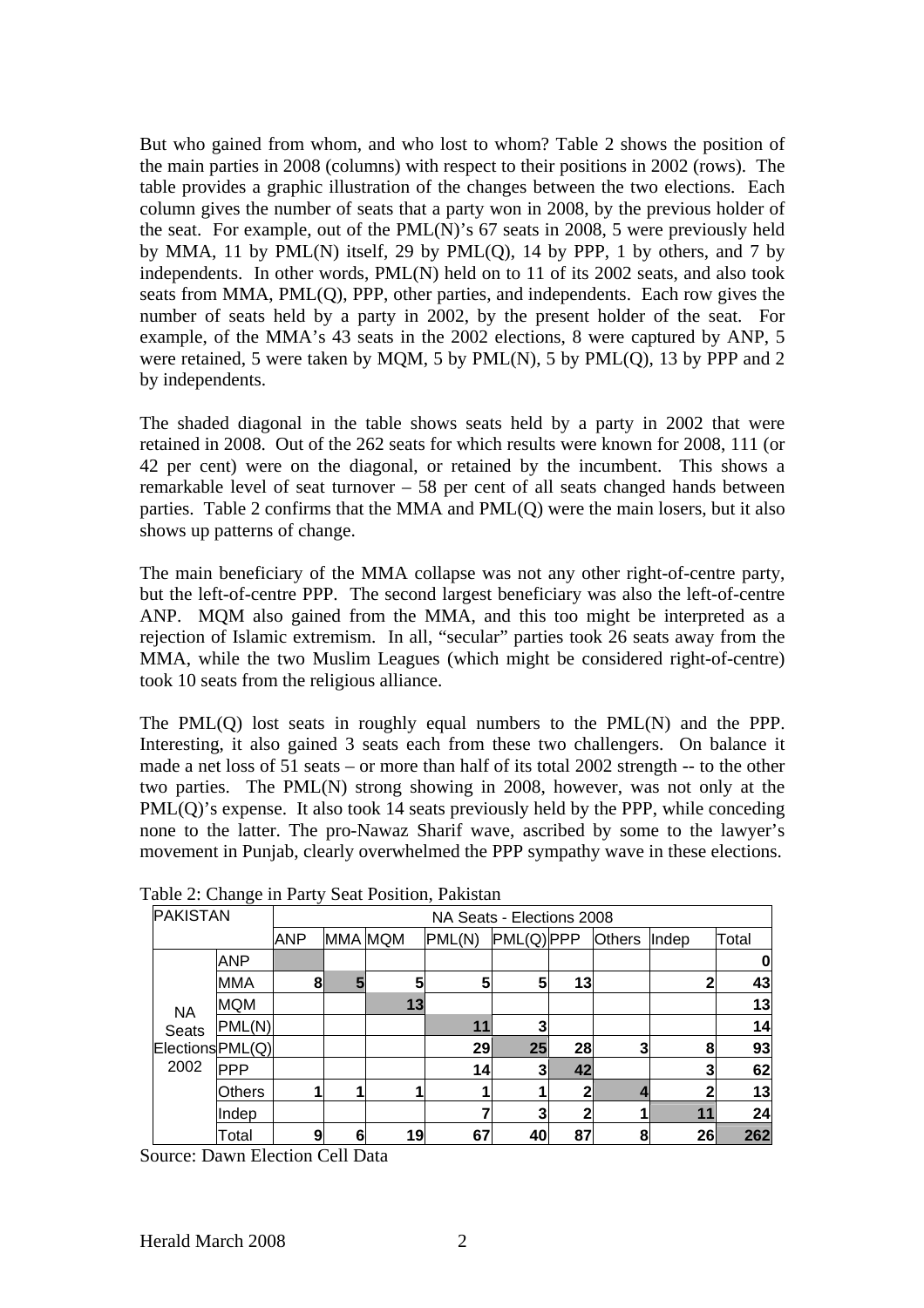There were also interesting provincial and regional contrasts in turnover between 2002 and 2008. The turnover was virtually complete in NWFP and Balochistan (Tables 3 and 4 respectively). Six out of 33 seats (18 per cent) were retained in the former, and only 2 out of 14 (14 per cent) were held in Balochistan. In both these provinces the main factor in the turnover was the collapse of the MMA vote. It is possible that the Baloch nationalist might have bagged some seats at the expense of the MMA and others.

|                              | ت             |            |                           |   |                         |            |               |       |    |  |  |
|------------------------------|---------------|------------|---------------------------|---|-------------------------|------------|---------------|-------|----|--|--|
| <b>NWFP</b>                  |               |            | NA Seats - Elections 2008 |   |                         |            |               |       |    |  |  |
|                              |               | <b>ANP</b> |                           |   | $MMA$ $PML(N)$ $PML(Q)$ | <b>PPP</b> | <b>Others</b> | Indep |    |  |  |
| <b>NA Seats</b><br>Elections | <b>ANP</b>    |            |                           |   |                         |            |               |       |    |  |  |
|                              | MMA           | 8          |                           |   |                         | 9          |               |       | 27 |  |  |
|                              | PML(N)        |            |                           |   |                         |            |               |       | ŋ  |  |  |
| 2002                         | PML(Q)        |            |                           | 3 |                         |            |               |       |    |  |  |
|                              | <b>PPP</b>    |            |                           |   |                         |            |               |       |    |  |  |
|                              | <b>Others</b> |            |                           |   |                         |            |               |       |    |  |  |
|                              | Indep         |            |                           |   |                         |            |               |       |    |  |  |
|                              | Total         | 9          |                           |   |                         | 9          |               |       | 33 |  |  |

Table 3: Change in Party Seat Position, NWFP

Source: Dawn Election Cell Data

| Table 4: Change in Party Seat Position, Balochistan |  |  |  |
|-----------------------------------------------------|--|--|--|
|-----------------------------------------------------|--|--|--|

| Balochistan                  |               | NA Seats - Elections 2008 |        |        |            |               |       |       |  |  |
|------------------------------|---------------|---------------------------|--------|--------|------------|---------------|-------|-------|--|--|
|                              |               | <b>MMA</b>                | PML(N) | PML(Q) | <b>PPP</b> | <b>Others</b> | Indep | Total |  |  |
|                              | <b>MMA</b>    |                           |        |        |            |               |       | 61    |  |  |
|                              | PML(N)        |                           |        |        |            |               |       |       |  |  |
| <b>NA Seats</b><br>Elections | PML(Q)        |                           |        |        |            |               |       |       |  |  |
| 2002                         | <b>PPP</b>    |                           |        |        |            |               |       |       |  |  |
|                              | <b>Others</b> |                           |        |        |            |               |       |       |  |  |
|                              | Indep         |                           |        |        |            |               |       |       |  |  |
|                              | Total         |                           |        |        |            |               |       | 14    |  |  |

Source: Dawn Election Cell Data

In Sindh (Table 5), however, 48 out of the 60 seats for which results were known, or 80 per cent of all seats, were retained by the sitting party. The PPP picked up 4 extra seats, and the MQM increased its tally by 6 seats – neither party conceded any seat. The two main parties consolidated their respective positions, but due to different factors. MQM benefited from the MMA collapse, while the PPP gained from the sympathy wave. The MQM alongwith the PML(Q) in Balochistan bucked the general national trend of an anti-incumbent vote.

Punjab (Table 6) stood between the two smaller provinces and Sindh in terms of turnover. Out of the 145 seats, 47 (32 per cent) were retained, while 68 per cent changed hands. The PML(N) swept northern Punjab at the expense of all other parties. In central Punjab too, it emerged as the largest party, with 38 out of 83 seats, and took seats from the PML(Q) and the PPP. The PPP nevertheless improved its tally over  $2002$  at the expense of  $PML(Q)$ , and was the second largest party in the region. In southern Punjab the PPP was the main beneficiary of the collapse of PML(Q). Here too, the PPP lost some seats to PML(N), but nevertheless emerged as the largest party in the region.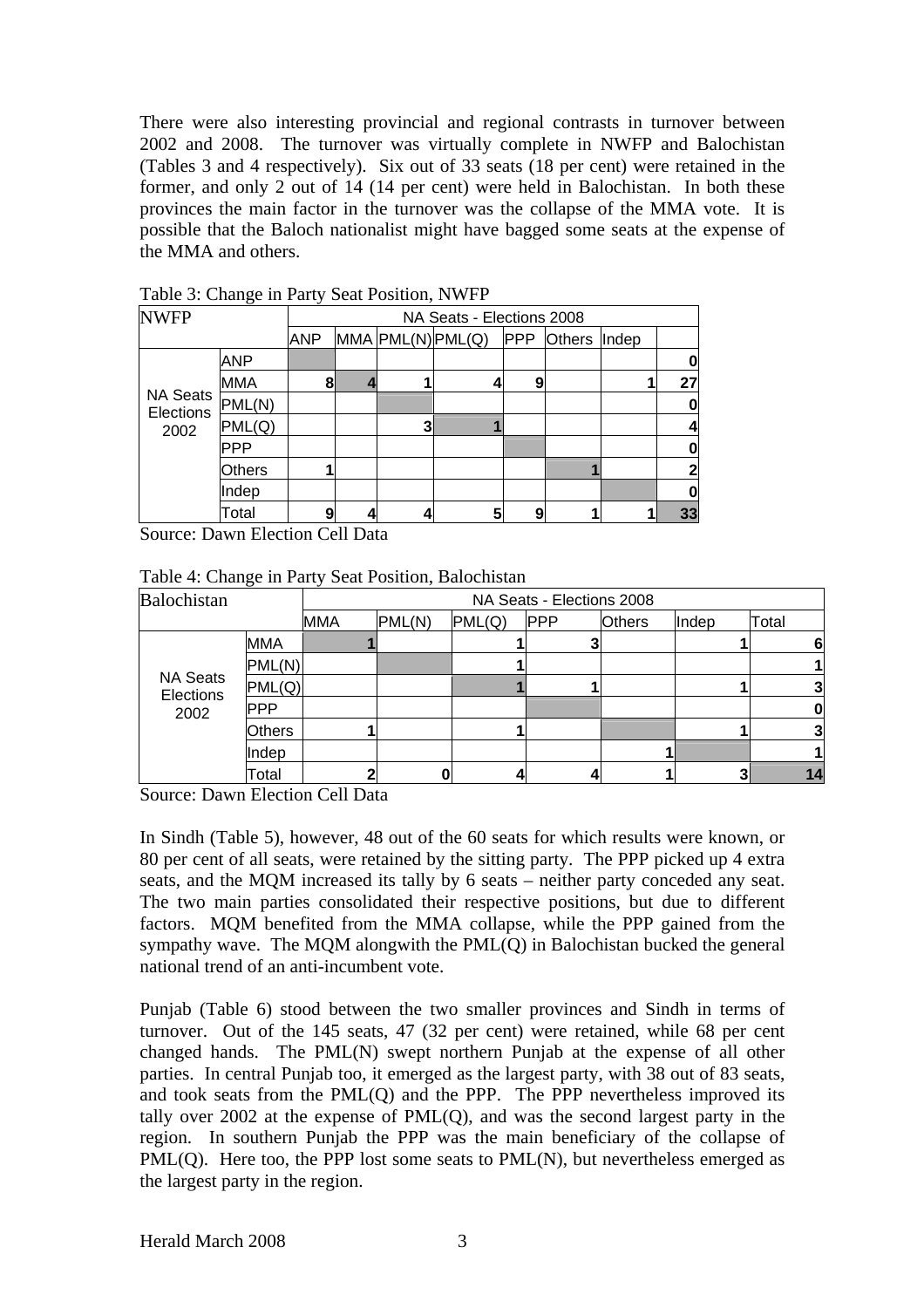| Sindh                 |               | NA Seats - Elections 2008 |            |        |            |               |       |       |  |
|-----------------------|---------------|---------------------------|------------|--------|------------|---------------|-------|-------|--|
|                       |               | <b>MMA</b>                | <b>MQM</b> | PML(Q) | <b>PPP</b> | <b>Others</b> | Indep | Total |  |
|                       | <b>MMA</b>    |                           | 5          |        |            |               |       | 61    |  |
|                       | <b>MQM</b>    |                           | 13         |        |            |               |       | 13    |  |
| NA Seats<br>Elections | PML(Q)        |                           |            |        |            |               |       | 9     |  |
| 2002                  | <b>PPP</b>    |                           |            |        | 26         |               |       | 26    |  |
|                       | <b>Others</b> |                           |            |        |            |               |       | 5     |  |
|                       | Indep         |                           |            |        |            |               |       |       |  |
|                       | Total         | 0                         | 19         | 5      | 30         | 5             |       | 60    |  |

Table 5: Change in Party Seat Position, Sindh

Source: Dawn Election Cell Data

There is a view that the contest between the PML(N) and PML(Q) was partly a dispute about who would be the real "Muslim League". The PML(N) clearly won that bout. How did the hypothetical "Muslim League" – the  $PML(N)$  and  $PML(Q)$ combined – fare? Table 7 shows that the "Muslim League" overall position hardly changed at all. While all of the PPP's net gain of nine seats was from the Muslim League, the latter reduced its net losses to three seats by making net gains of 3 seats each from MMA and independents.

| Punjab                |               |            | NA Seats - Elections 2008 |        |            |               |       |       |  |  |  |
|-----------------------|---------------|------------|---------------------------|--------|------------|---------------|-------|-------|--|--|--|
|                       |               | <b>MMA</b> | PML(N)                    | PML(Q) | <b>PPP</b> | <b>Others</b> | Indep | Total |  |  |  |
| NA Seats<br>Elections | <b>MMA</b>    |            |                           |        |            |               |       |       |  |  |  |
|                       | PML(N)        |            |                           |        |            |               |       | 13    |  |  |  |
|                       | PML(Q)        |            | 26                        | 18     | 25         |               |       | 77    |  |  |  |
| 2002                  | <b>IPPP</b>   |            | 13                        |        | 16         |               |       | 35    |  |  |  |
|                       | <b>Others</b> |            |                           |        |            |               |       |       |  |  |  |
|                       | Indep         |            |                           |        |            |               |       | 14    |  |  |  |
|                       | Total         |            | 61                        | 26     | 44         |               | 13    | 145   |  |  |  |

Table 6: Change in Party Seat Position, Punjab

Source: Dawn Election Cell Data

Beyond the general statement that the 2008 elections signaled popular discontent with President Musharraf's rule – a judgment that he paradoxically invited upon himself – many different things happened across the country. They ranged from not much changing in Sindh, to virtually everything being upturned in NWPF and Balochistan. The change in Punjab could be seen as being highly dramatic, in terms of the rise of the PML(N) from its devastation in 2002. Taking the "Muslim League" as a whole, however, the turnover in Punjab was relatively less stark, with a small change overall in favour of the PPP. Given the complexity in interpreting the "mandate" it is best to take a nuanced view – the electorate probably voted out the systemic arbitrariness of military rule in favour of the chaotic negotiation that civilian government entails.